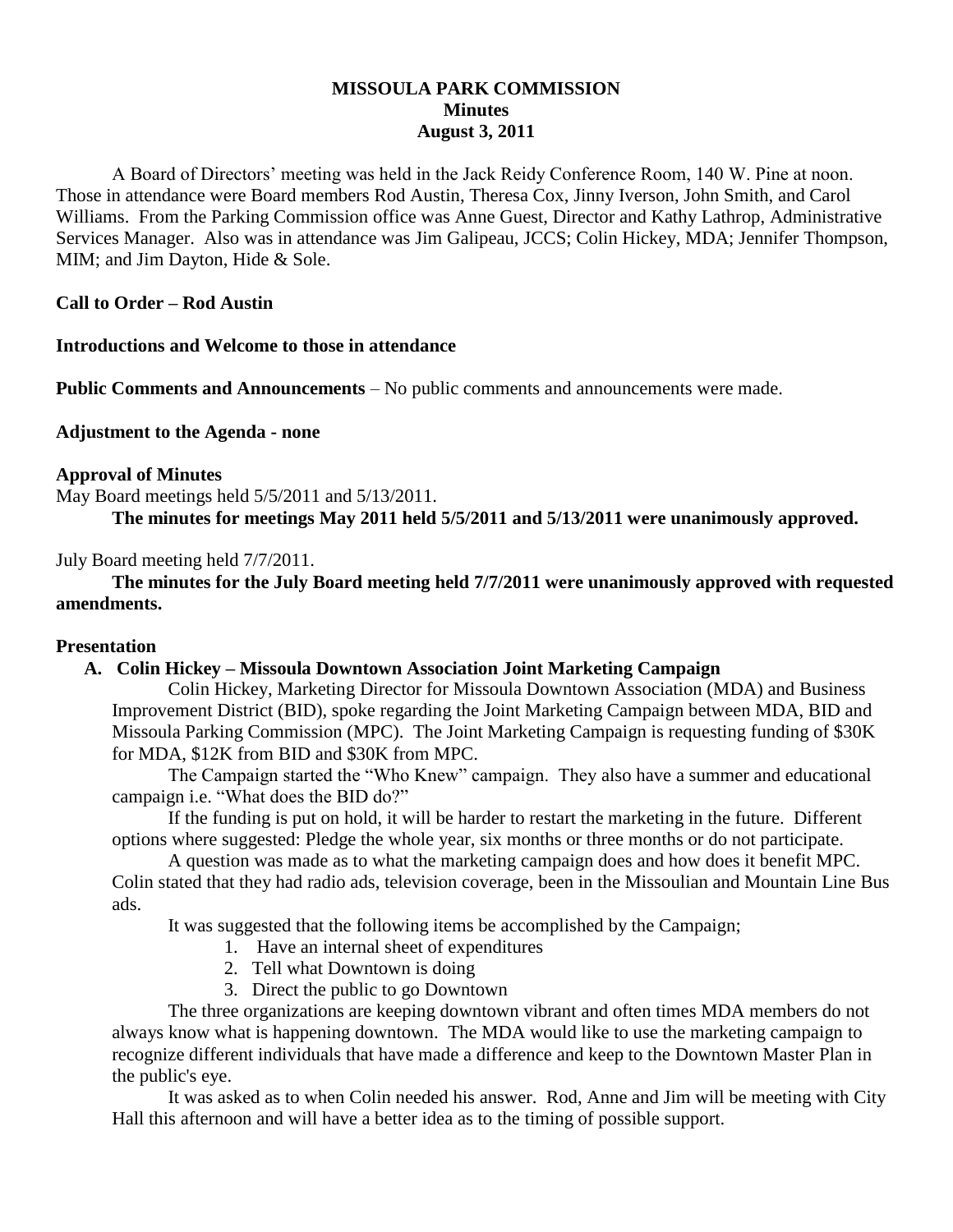### **Action Items**

### **A. MDA Joint Marketing Campaign**

John Smith made a motion to revisit the funding request in one month. John said that that the Board needs to look at MPC's finances on a month to month basis. Theresa Cox seconded the motion. **The motion was unanimously approved.**

### **B. Ten hour meters – location and rates – Anne Guest**

Anne distributed a new downtown map that identified possible10 hour meter locations. The Parking Commission would like to take the opportunity to expand the 10 hour meters. The additional 10 hour meters would be placed in the outlying areas that are not near retail i.e. W. Railroad St., Clay St. and Kiwanis St. These areas are used by people that sit and store their vehicles for long periods of time. Right now, the Parking Commission has 25 mechanisms that can be used. If MPC decides on any further expansion, then new meters will need to be purchased.

This lead to a discussion on the back-in parking spaces on E. Spruce. They were evaluated last week because the residents have been complaining that the head lights are bothersome. Approximately 10 to 15 parking spaces were added during the directional parking change. Discussions are ongoing and will continue to evaluate the area. Meters were not placed in the area because you would need to place them further back into the boulevard because of the longer back fenders. E. Spruce would be a good location to use the multi-space machines. It might be a good trial area.

**Carol Williams made a motion to the look at appropriate locations for placing additional 10 hours meters. John Smith seconded the motion. The motion was unanimously approved.** 

### **C. IPS meters analysis – Anne Guest**

This week, MPC Maintenance will be removing and sending back the IPS meters. The IPS meter analysis was carefully reviewed. The \$0.50 hourly rate was not working to offset the credit card rates and IPS fees. In order for the meters to be financially feasible the meter rates need to be increased. IPS has been very helpful and understands our challenge with the low on-street meter rates.

#### **Non-action Items**

### **A. New Business**

## **1. Trial of new Luke II – Anne Guest**

MPC will be testing Digital Luke II multi-space machines on a three month trial basis. It had been suggested that the hourly parking rate be increased from \$0.50 to \$1.00. The rationale behind the rate increase is that the machine offer additional options (i.e. debit/credit cards, pay by phone and etc).

It was suggested that the Luke IIs be placed on 100 W. Main St. during the trial period. If the public does not want to pay the higher hourly rate, then they can choose to park in Central Park at lower rates. The parking industry rationale is that on-street parking should be higher than parking structures. MPC would place directional arrows on the existing meters poles directing them to the pay machines.

#### **2. Ratification of Collective Bargaining Agreement**

A reasonable three year contract was ratified between Missoula Parking Commission and their six union employees. They agreed on a 3% pay increase per year for three years.

## **B. Old Business**

## **1. Front Street Parking Structure Update – Rod Austin & Ellen Buchanan**

## **a. Listing of retail space**

MPC is ready to list the retail space in the new parking structure with Kim Kaufman through Prudential Real Estate. MPC would rather sell the space than be a landlord however they will look at any offers. The space would fall under condominium